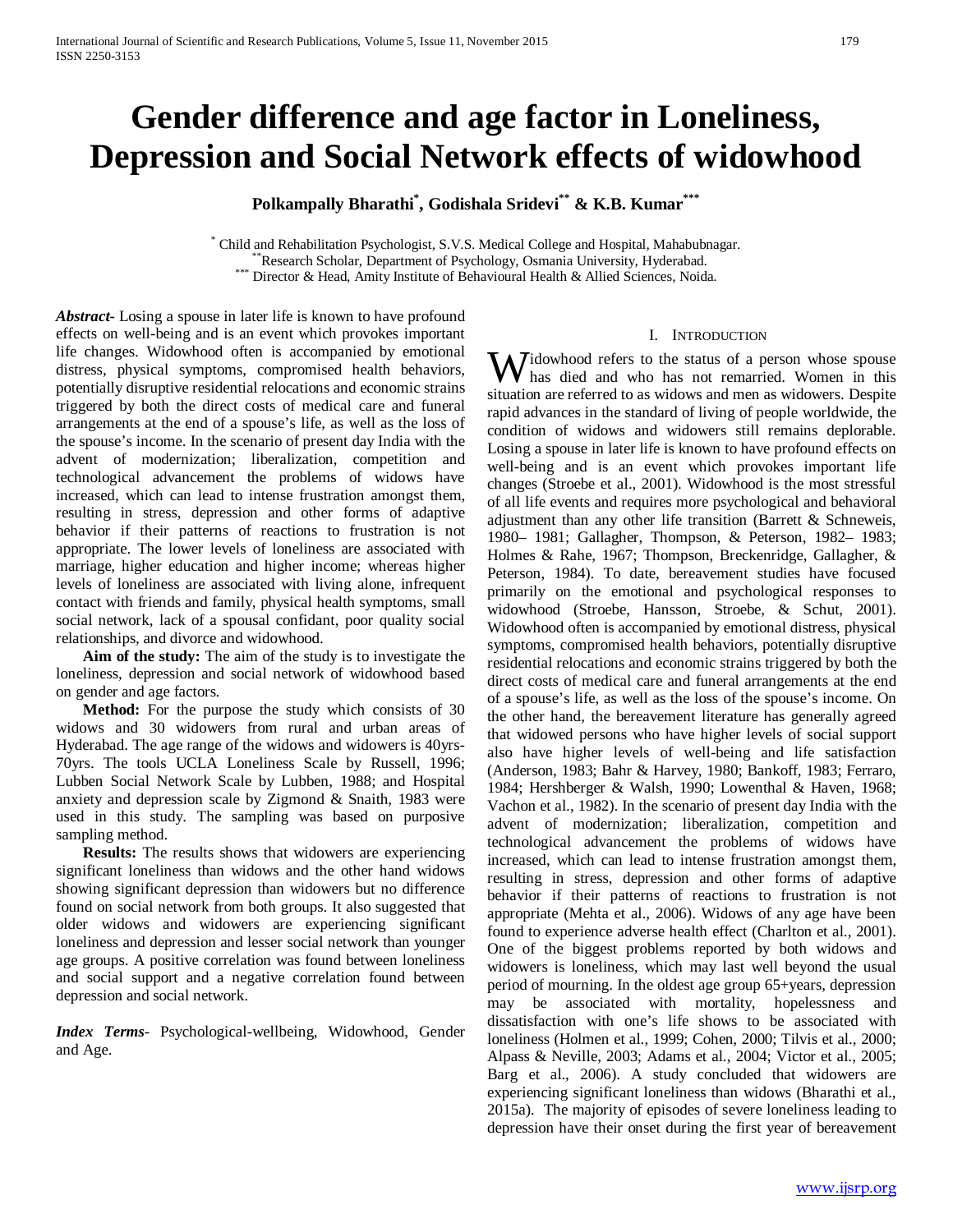with most apparent as early as six weeks following the loss of the spouse. Studies revealed that lower levels of loneliness are associated with marriage [\(Hawkley et al., 2005;](http://www.ncbi.nlm.nih.gov/pmc/articles/PMC2792572/#R37) [Pinquart &](http://www.ncbi.nlm.nih.gov/pmc/articles/PMC2792572/#R63)  [Sorenson, 2003\)](http://www.ncbi.nlm.nih.gov/pmc/articles/PMC2792572/#R63), higher education [\(Savikko et al., 2005\)](http://www.ncbi.nlm.nih.gov/pmc/articles/PMC2792572/#R75), and higher income [\(Andersson, 1998;](http://www.ncbi.nlm.nih.gov/pmc/articles/PMC2792572/#R3) [Savikko et al., 2005\)](http://www.ncbi.nlm.nih.gov/pmc/articles/PMC2792572/#R75), whereas higher levels of loneliness are associated with living alone [\(Routasalo et al., 2006\)](http://www.ncbi.nlm.nih.gov/pmc/articles/PMC2792572/#R69), infrequent contact with friends and family [\(Bondevik & Skogstad, 1998;](http://www.ncbi.nlm.nih.gov/pmc/articles/PMC2792572/#R8) Hawkley et al., [2005;](http://www.ncbi.nlm.nih.gov/pmc/articles/PMC2792572/#R37) [Mullins & Dugan, 1990\)](http://www.ncbi.nlm.nih.gov/pmc/articles/PMC2792572/#R56), dissatisfaction with living circumstances [\(Hector-Taylor & Adams, 1996\)](http://www.ncbi.nlm.nih.gov/pmc/articles/PMC2792572/#R40), physical health symptoms [\(Hawkley et al., In press\)](http://www.ncbi.nlm.nih.gov/pmc/articles/PMC2792572/#R38), chronic work and/or social stress [\(Hawkley et al., In press\)](http://www.ncbi.nlm.nih.gov/pmc/articles/PMC2792572/#R38), small social network [\(Hawkley](http://www.ncbi.nlm.nih.gov/pmc/articles/PMC2792572/#R37)  [et al., 2005;](http://www.ncbi.nlm.nih.gov/pmc/articles/PMC2792572/#R37) [Mullins & Dugan, 1990\)](http://www.ncbi.nlm.nih.gov/pmc/articles/PMC2792572/#R56), lack of a spousal confidant [\(Hawkley et al., In press\)](http://www.ncbi.nlm.nih.gov/pmc/articles/PMC2792572/#R38), marital or family conflict [\(Jones,](http://www.ncbi.nlm.nih.gov/pmc/articles/PMC2792572/#R44)  [1992;](http://www.ncbi.nlm.nih.gov/pmc/articles/PMC2792572/#R44) [Segrin, 1999\)](http://www.ncbi.nlm.nih.gov/pmc/articles/PMC2792572/#R78), poor quality social relationships [\(Hawkley](http://www.ncbi.nlm.nih.gov/pmc/articles/PMC2792572/#R38)  [et al., In press;](http://www.ncbi.nlm.nih.gov/pmc/articles/PMC2792572/#R38) [Mullins & Dugan, 1990;](http://www.ncbi.nlm.nih.gov/pmc/articles/PMC2792572/#R56) [Routasalo et al., 2006\)](http://www.ncbi.nlm.nih.gov/pmc/articles/PMC2792572/#R69), and divorce and widowhood [\(Dugan & Kivett, 1994;](http://www.ncbi.nlm.nih.gov/pmc/articles/PMC2792572/#R29) [Dykstra &](http://www.ncbi.nlm.nih.gov/pmc/articles/PMC2792572/#R30)  [De Jong Gierveld, 1999;](http://www.ncbi.nlm.nih.gov/pmc/articles/PMC2792572/#R30) [Holmen et al., 1992;](http://www.ncbi.nlm.nih.gov/pmc/articles/PMC2792572/#R42) [Samuelsson et al.,](http://www.ncbi.nlm.nih.gov/pmc/articles/PMC2792572/#R74)  [1998\)](http://www.ncbi.nlm.nih.gov/pmc/articles/PMC2792572/#R74). A study revealed that the single elders are having significant depression and suicidal ideation than coupled elders (Sridevi, 2014a).

 The elderly are especially vulnerable to depression, partly due to endogenous factors linked to the aging process (Reynolds et al., 1997). Superimposed upon this, though, is the fact that at some time in the older person's life the individual's spouse may die, leaving them spousally bereaved. Spousal bereavement is a very devastating, life-altering event that becomes more likely with advancing age (Harlow et al., 1991; Prigerson et al., 1994). Some women experience the onset of depressive symptoms during a spouses terminal illness phase with symptoms persisting through the first year following the spouse's death. (Tilvis et al, 2000; Stek et al, 2005; Barg et al, 2006). In some studies, increased risks of psychological morbidity following a loss of spouse are evident up to two years post loss (Zisook et al, 1994). The rates of depression are found to be still high two years after a loss of a spouse (Turvey et al, 1999). A study concluded that the non-institutionalized single elders are showing significant death depression than coupled elders (Sridevi, 2014b). Studies found that Symptomatic Major Depression (SMD) syndromes and Subsyndromal Symptomatic Depression (SSD) were prevalent throughout the first two years of widowhood and are associated with substantial morbidity in widows and widowers during the first 2 years of bereavement (Chaudhry, 2001). In addition the experiencing the loss of a spouse has a negative impact on widows wellbeing up to four years bereavement (Bennet et al., 2005). A study revealed that widows were significantly depressed than widowers and older widows and widowers experienced more depression than younger age groups (Bharathi et al., 2015b).

 According to Rowe and Kahn (1997), active and productive engagement in society is a central component of successful aging. Applied to bereavement, sustained social engagement could also be a critical component of successful adaptation or coping. A positive relationship between social activity and wellbeing is well documented (Lowenthal & Haven, 1968). Higher levels of social participation are associated with reduced levels of suicide (Durkheim, 1897/ 1951), better physical health and reduced mortality (House, Landis, & Umberson, 1988), and higher levels of psychological well-being (Beck & Page, 1988). On the other hand, studies revealed that the social network and social support are associated with increased loneliness, complicated grief, poorer coping levels, lower levels of quality of life, increased levels of depression, poorer mental health and decreased psychological well-being (Fry, 2001; Lee et al, 2001). Social support among older persons may be especially important because of the secondary consequences of losing a spouse later in life (Stroebe & Schut, 2001). Widowers are more uncomfortable than widows in planning social interactions and seeking help when needed (Balaswamy et al., 2004), and they are vulnerable to loneliness (Dykstra & Gierveld, 1999; Stevens, 1995) and depressive symptoms during bereavement (Lee et al, 2001). One study of widows and widowers married 40-60 years also found that higher levels of perceived support were related to lower scores of depression for both widows and widowers (Kanacki et al, 1996). Although death of a spouse is clearly an important loss, it can be questioned whether it should affect men more severely than women. Stroebe et al., (2001) confirmed a negative relationship between social support and depression levels, especially among widowers in the acute grieving period.

 Widowhood affects millions of men, and a greater number of women, around the world every year. There has been considerable controversy as to whether widowhood is a more difficult experience psychologically for men or for women. Widowhood is generally a greater problem financially for women than men, and economic difficulties can lead to lower psychological well-being. Several studies have indeed found that widowhood has a greater adverse impact on the psychological well-being of women (Schuster and Butler, 1989; Thompson et al., 1989). Other studies, however have reported stronger effects on men (Lee et al., 1998, 2001; Umberson et al., 1992). The weight of the evidence at this point seems to favour the argument that widowhood is more difficult for men. A study revealed that the institutionalized elders are having significant death depression, geriatric depression and suicidal ideation than noninstitutionalized elders and there is no significant difference in death anxiety and death depression among institutionalized elders based on gender but non-institutionalized male elders are having significant death anxiety than female elders (Sridevi & Swathi, 2014). A similar study revealed that there is no difference found on social network and widowhood based on gender (Bharathi et al., 2015a). Adjustment can take months or even years and is subject to substantial variation between individuals and across cultures. For a few people mental and physical ill-health is extreme and persistent and for this reason, bereavement is a concern not only for preventive care but also for clinical practice (Stroebe et al., 2007). Cultural and religious organizations help to become socially integrated into the larger society in which they live and as a result, these ties control or regulate older men's help-seeking, health habits (Balaswamy et al., 2004) and coping (Lund & Caserta, 2001) thus mediating the negative effects of widowhood. The present study has been carried out to understand the relationship between loneliness and depression among widows and widowers belonging to different age groups and to explore how social network mitigates loneliness and depression.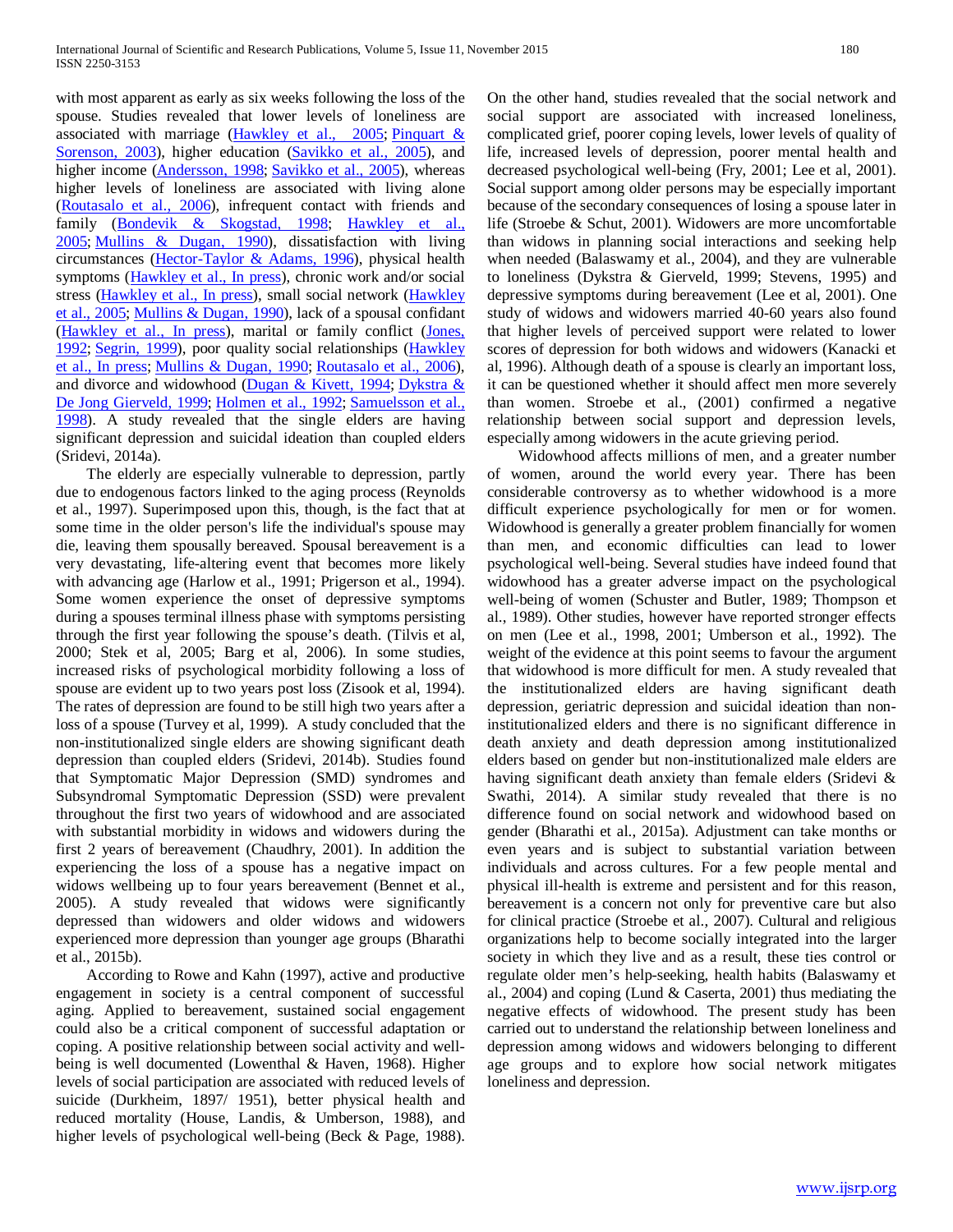## III. RESULTS AND DISCUSSION

## **Figure-1: Gives gender of the participants**

 Aim of the study is to examine the loneliness, depression and social network among widows and widowers.

II. METHODOLOGY

## **Objectives:**

**Aim:**

1. To assess loneliness among widows and widower.

- 2. To assess depression among widows and widower.
- 3. To assess social network among widows and widower.

 4. To assess loneliness, depression and social network among widows and widower based on age range of the widows and widowers.

## **Hypothesis:**

 1. There would be significant difference in loneliness among widows and widowers.

 2. There would be significant difference in depression among widows and widowers.

 3. There would be significant difference in social network among widows and widowers.

 4. There would be significant difference in loneliness, depression, and social network among widows and widowers based on age range.

## **Method:**

 For the purpose of the study 30 widows and 30 widowers were examined. The age range of the widows and widowers is 40yrs-70yrs. The data was collected from both rural and urban areas of Hyderabad city through personal contact by visiting their residing places. The sampling was based on purposive sampling method. In inclusion criteria the widows and widower's age range is from 40-70yrs, bereavement period ranging from 6 to 24 months, who are able to read and write and those who are ready to participate in the study were included. In exclusion criteria the widows and widowers, who had current or past history of mental illness and having chronic physical illness other than those related to old age were excluded from the study. The tools, Demographic data sheet designed for the purpose of this study, UCLA Loneliness Scale (Third version) (Russell, 1996) to describe the subjective feelings of loneliness; Lubben Social Network Scale (Lubben, 1988) to determine nature of social network relationships that a person has; Hospital anxiety and depression scale (Zigmond & Snaith, 1983) to detect adverse depressive states were used in this study. The sample was collected from urban and rural areas of Hyderabad city. Through personal contacts, the families of bereaved persons (widows and widowers) were selected those who meet the inclusion/exclusion criteria for the purpose of the study. Informed consent was taken from those who are willing participate in this study. The participants were administered using UCLA Loneliness scale, Lubben's social netowk scale, and HADS-Depression scale individually. In statistical analysis, keeping in view the aims of the study data was analyzed using SPSS software, the means and standard deviations for scores on different variables were calculated for the two groups separately. Further't' test was used to find out the significance of difference between the loneliness, depression and social network of the widows and widowers for various variables selected for the study. Pearson's correlation was carried to determine the nature of relationship among the variables.



## *Figure 1: Gender of the Participants*

 Figure-1 shows demographic data of the participants based on the gender. The sample consists of 30 (50%) widows and 30(50%) widowers. This sample consist equal number of widows and widowers.

## **Figure-2: Gives age range of the widows and widowers.**





 Figure-2 shows the age range of the widows and widowers. It gives 40-49yrs age range widows and widowers are 20 (33.3%), 50-59yrs age range widows and widowers are 20 (33.3%) and 60-69yrs are 20 (33.3%). In this sample all three age groups are having same number of widows and widowers.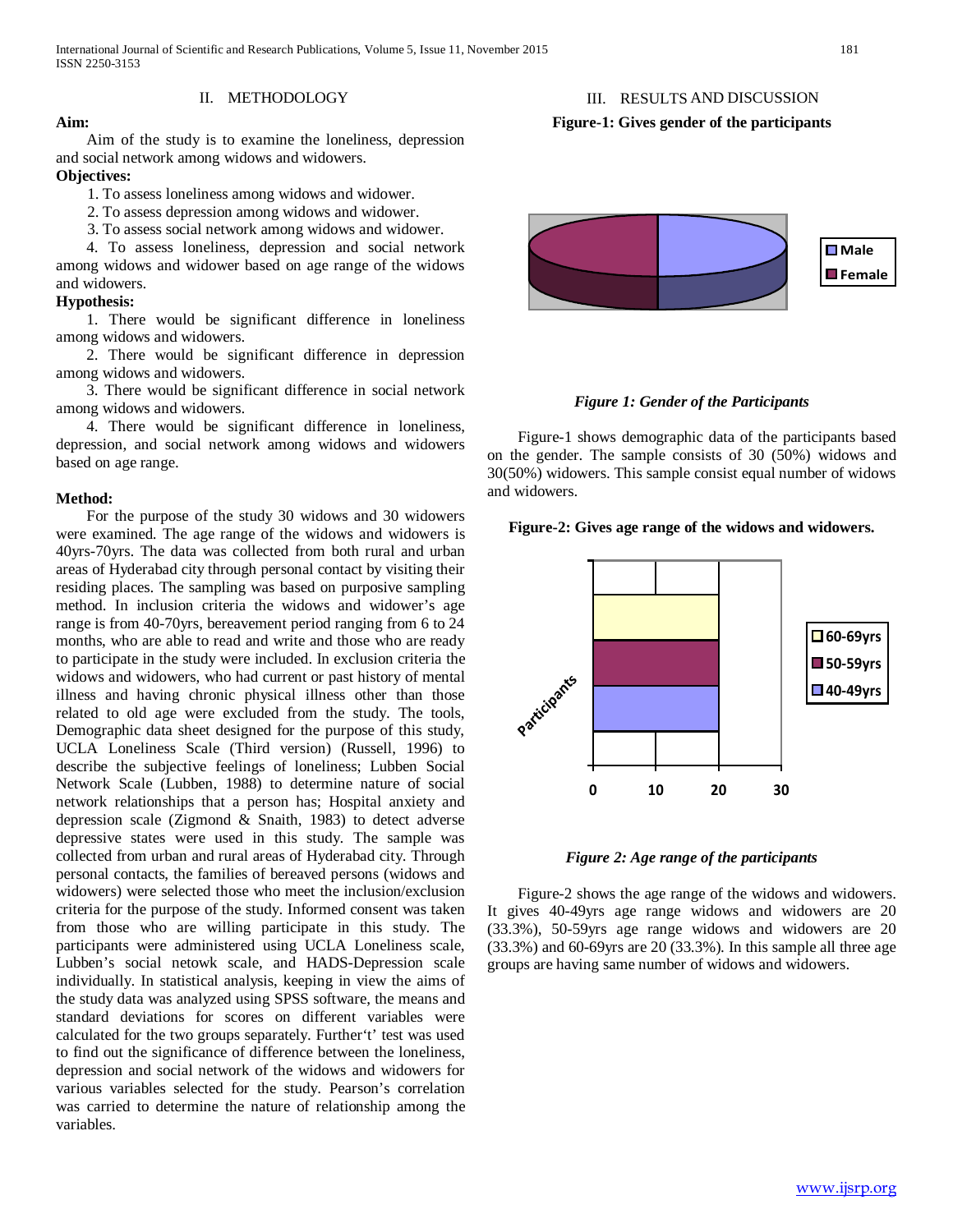#### **Figure-3: Gives the domicile of widows and widowers**



*Figure 3: Domicile of the participants*

 Figure-3 shows the domicile of the widows and widowers. It gives that widows and widowers from rural background are 40 (66.6%) and from urban background are 20 (33.3%). In this sample most of the widows and widowers belongs to rural background.

## **Figure-4: Gives educational background of the widows and widowers.**

■High school **&above Primary**

**Nil**



**Figure-5: Gives socio economic status of widows and widowers**

*Figure 5: Socio economic status of the participants*

 Figure-5 shows the socio economic background of the widows and widowers. The widows and widowers from low income are 10 (16.6%), low middle income are 15(25%) and middle income are 35 (58.33%). In this sample middle income widows and widowers are more than low middle and low income widows and widowers.

## **Figure-6: Gives living arrangements of the widows and widowers**



### *Figure 4: Educational background of the participants*

**0.00%20.00%40.00%60.00%80.00%**

**Education**

 Figure-4 shows the educational background of the widows and widowers. It gives that the widows and widowers educational background uneducated are 10 (16.6%), up to primary education are 12(20%) and high school and above are 38 (63.33%). In this sample most of the widows and widowers are educated up to high school and above.

## *Figure 6: Living arrangements of the participants*

 Figure-6 shows the living arrangements of the widows and widowers. The widows and widowers staying alone are 5 (5.33%), living with their children are 45 (75%) and living with their relatives are 10 (16.6%). In this sample most of the widows and widowers are living with their children.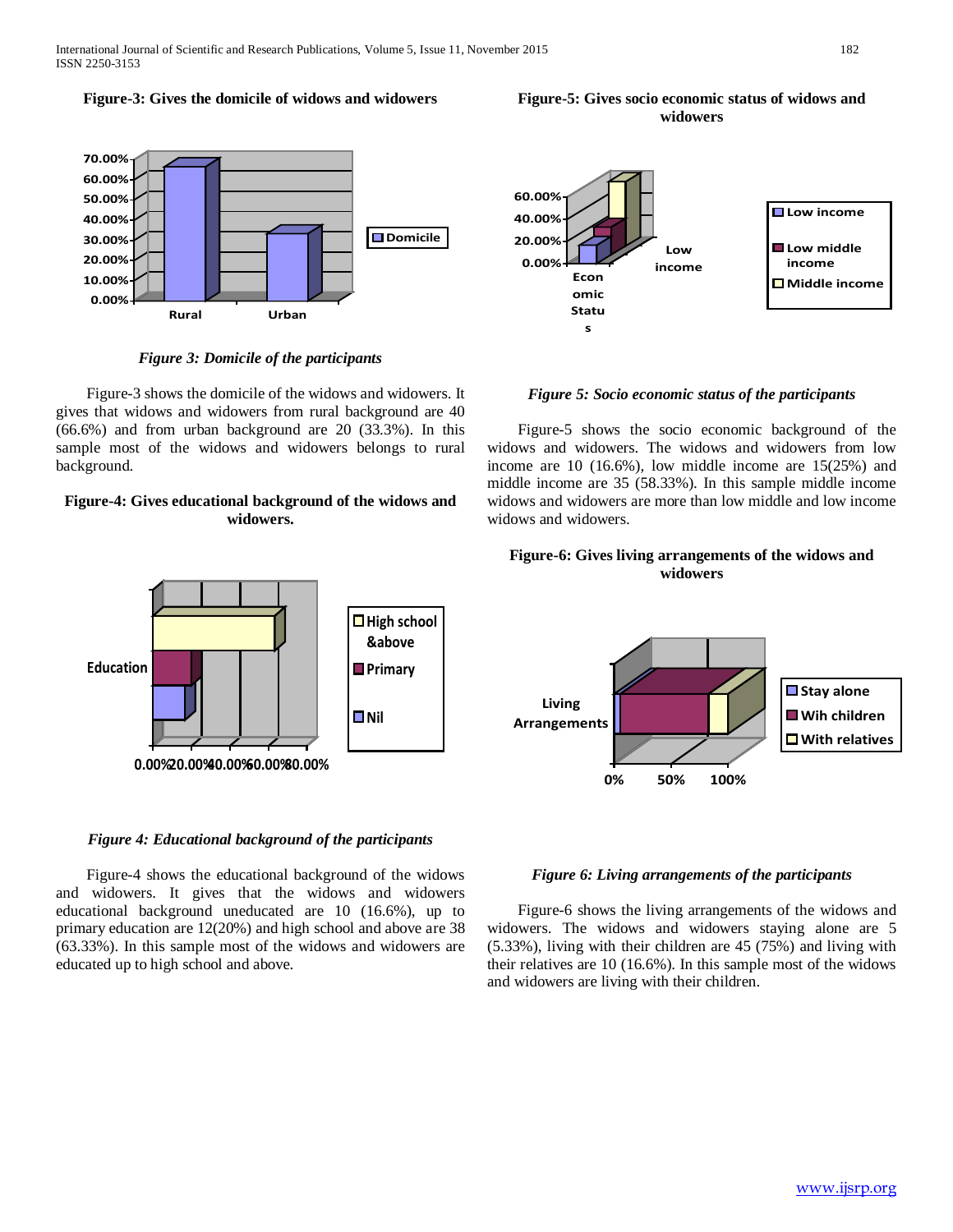**Figure-7: Gives bereavement period of widows and widowers**



*Figure 7: Bereavement period of participants*

 Figure-7 shows the bereavement period of widows and widowers. It gives the widows and widowers bereavement period such as 6-12months are 25 (49.6%), 12-18months are 20 (33.3%) and 18-24 months are 15 (25%).

#### **Table-1: Mean (±SD) score on loneliness, depression and social network based on gender**

| Variable       | Men                                            | Women          |        | sign(p)   |
|----------------|------------------------------------------------|----------------|--------|-----------|
| Loneliness     | $49.9(+12.2)$                                  | $44.23(+8.08)$ | 2.12   | $0.03*$   |
| Depression     | $8.76(+2.34)$                                  | $10.23(+1.73)$ | $-2.7$ | $0.000**$ |
| Social network | $25.5(+7.95)$                                  | $23.46(+7.91)$ | 0.99   | 0.32      |
|                | ***= $p < 0.001$ level and *= $p < 0.05$ level |                |        |           |

 Table-1 gives the Means, SD and significance on loneliness, depression and social network based on gender. It shows that there is a significant difference in widows and widowers with respect to loneliness ( $p$ <0.05). The Mean( $\pm$ SD) scores of loneliness in men is  $49.9(\pm 12.2)$  and in women is  $44.23(\pm 8.08)$ . It suggests that the widowers are experiencing significant loneliness than widows. There is also significant difference in widows and widowers with respect to depression  $(p<0.001)$ . The Mean( $+SD$ ) scores of depression in men is 8.76( $+2.34$ ) and in women is 10.23(+1.73). It shows that widows reported significant depression than widowers. There is no significant difference found on social network in widows and widowers. It suggest that widowers are experiencing significant loneliness than widows and in other hand widows are showing significant depression than widowers but no difference found on social network from both groups.

## **Table-2: shows Mean, Standard deviation and significance on loneliness, social network and depression based on age range of the widows and widowers.**

| <b>Variables</b>    | 40-49 <sub>vrs</sub> | 50-59yrs         | <b>60-69yrs</b>   |       | Sig(p)  |
|---------------------|----------------------|------------------|-------------------|-------|---------|
| Loneliness          | $42.05(\pm 7.95)$    | $42.45(\pm 6.8)$ | $56.7(\pm 9.7)$   | 20.32 | $0.01*$ |
| Depression          | $8.6(\pm 1.78)$      | $9.1(\pm 2.44)$  | $10.8(\pm 1.6)$   | 6.71  | $0.01*$ |
| Social network      | $25.05(\pm 7.71)$    | $21.15(\pm 6.8)$ | $27.25(\pm 8.33)$ | 3.26  | $0.04*$ |
| *= $p$ < 0.05 level |                      |                  |                   |       |         |

 Table-2 gives the Means, SD and significance on loneliness, depression and social network based on age range of the widows and widowers. It shows that there is a significant difference in widows and widowers with respect to loneliness  $(p<0.05)$  based on age range. The Mean(+SD) scores of loneliness of widows and widowers in the age groups of 40-49yrs is 42.05(+7.95) and in the age group of  $50-59$ yrs is  $42.45(+6.8)$  and for the age group

of 60-69yrs is  $56.7(\pm 9.7)$ . The age group of 60-69yrs widows and widowers are experiencing more loneliness than the age group of 50-59yrs and 40-49yrs.

 There is a significant difference in widows and widowers with respect to depression  $(p<0.001)$  based on age ranges. The Mean(+SD) scores of depression of widows and widowers in the age group of 40-49yrs, 50-59yrs and 60-69yrs are  $8.6(\pm 1.78)$ , 9.1( $+2.44$ ) and 10.8( $+1.6$ ) respectively. It shows that widows and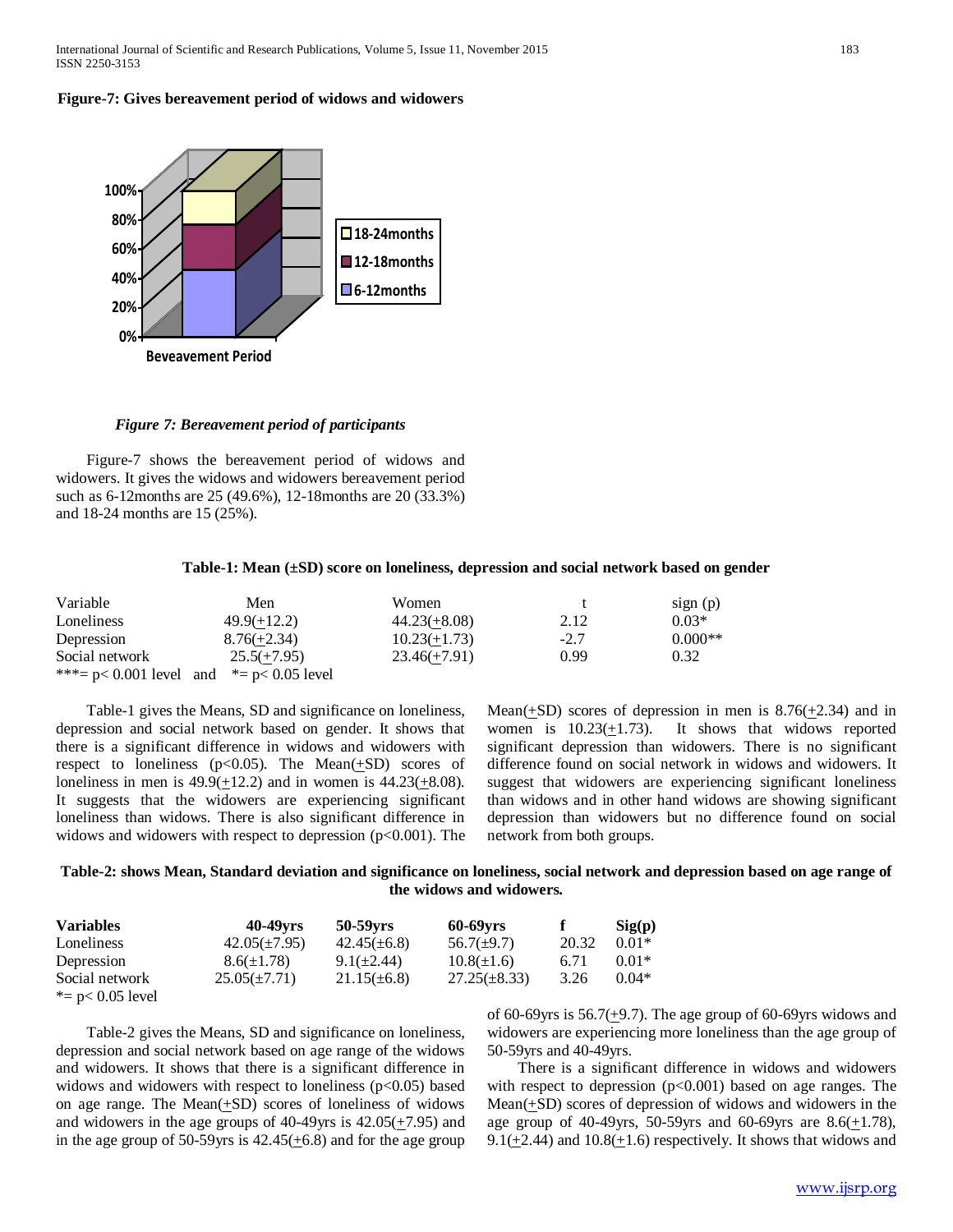widowers with the age group of 60-69yrs had reported more intensive depression than 50-59yrs and 40-49yrsage group widows and widowers.

 There is also a significant difference found on social network in widows and widowers based on age ranges. The Mean(+SD) scores of social network of widows and widowers in the age groups of 40-49yrs is  $20.05(\pm 7.71)$  and in the age group of 50-59yrs is  $21.15(\pm 6.8)$  and for the age group of 60-69yrs is 27.25(+8.33). It shows that widows and widowers with the age group of 60-69yrs had lesser social network than 50-59yrs and 40-49yrsage group widows and widowers. It suggests that older widows and widowers are experiencing significant loneliness and depression than younger widows and widowers. Similarly, the older widows and widowers had lesser social network than the younger age group.

### **Table 3: Correlation among loneliness, depression and social network**

| Variable       | Loneliness                                       | Depression | Social network |
|----------------|--------------------------------------------------|------------|----------------|
| Loneliness     |                                                  | $0.366**$  | $0.264*$       |
| Depression     | $0.366**$                                        |            | $-0.18$        |
| Social network | $0.264*$                                         | $-0.18$    |                |
|                | ** Correlation is significant at the 0.01 level. |            |                |

\* Correlation is significant at the 0.05 level.

 Table-3 gives the correlation of loneliness, depression and social network of widows and widowers. It shows that depression and loneliness are correlated at 0.01level and there is a correlation between loneliness and social network and it correlated at 0.05 level. Depression and social network are negatively correlated though not significant. It shows that higher the loneliness greater the depression and lesser the social network.

## IV. DISCUSSION

 The purpose of the current study was to understand relationship between loneliness & depression in widows and widowers with bereavement period of 6-24 months. An attempt was also made to determine the social network among bereaved and its relation with loneliness and depression. The results indicated that widowers are experiencing significant loneliness than widows and in other hand widows showing significant depression than widowers but no difference found on social network from both groups. The similar finding suggested by Lee et al (2001) who found that widowed men were less depressed compared to widowed women though widowers score higher on loneliness scale compared to widows. The following authors also carried out with similar findings: [Dugan & Kivett,](http://www.ncbi.nlm.nih.gov/pmc/articles/PMC2792572/#R29)  [1994;](http://www.ncbi.nlm.nih.gov/pmc/articles/PMC2792572/#R29) [Dykstra & De Jong Gierveld, 1999;](http://www.ncbi.nlm.nih.gov/pmc/articles/PMC2792572/#R30) [Holmen et al.,](http://www.ncbi.nlm.nih.gov/pmc/articles/PMC2792572/#R42)  [1992;](http://www.ncbi.nlm.nih.gov/pmc/articles/PMC2792572/#R42) [Samuelsson et al., 1998](http://www.ncbi.nlm.nih.gov/pmc/articles/PMC2792572/#R74) that higher levels of loneliness are associated with diverse and widowhood and small social network by [Hawkley et al., 2005;](http://www.ncbi.nlm.nih.gov/pmc/articles/PMC2792572/#R37) [Mullins & Dugan, 1990](http://www.ncbi.nlm.nih.gov/pmc/articles/PMC2792572/#R56) and infrequent contact with friends and family by [Bondevik & Skogstad, 1998;](http://www.ncbi.nlm.nih.gov/pmc/articles/PMC2792572/#R8) [Hawkley et al., 2005;](http://www.ncbi.nlm.nih.gov/pmc/articles/PMC2792572/#R37) [Mullins & Dugan, 1990.](http://www.ncbi.nlm.nih.gov/pmc/articles/PMC2792572/#R56) Utz et al, 2002 concluded that the decreased loneliness in widows has been attributed to enhanced formal social participation and involvement in personal networks that has been theorized as a principal means for coping with the negative effects of widowhood.

 It also suggested that older widows and widowers are experiencing significant loneliness and depression and lesser social network than younger age groups. These findings are in agreement with a previous study by Zisook et al, 1994 which reported an increased risk of psychological morbidity following a loss of partner up to two years and physical health symptoms by

[Hawkley et al., in press.](http://www.ncbi.nlm.nih.gov/pmc/articles/PMC2792572/#R38) Dykstra et al., 2005; Jylha, 2004 suggested that older adults generally become lonelier as time passes and run risk of developing depression. Loss of the partner and incapacity to maintain social contacts due to physical and cognitive limitations have been further attributed to the cause of depression.

 The current study evidenced a significant positive correlation between loneliness and depression. The findings support the studies of Rokach, 2000; Havens & Halls, 2001; Cacioppo et al, 2006, who found depression and loneliness are significantly associated with each other. A positive correlation was found between loneliness and social support. This is contrary to the often held belief and research supports that low levels of social network are associated with increased loneliness by Fry, 2001, Lee et al, 2001. A negative correlation, though not significant was found between depression and social network. This supports the earlier studies by Hays & George, 2002 that investigated the associations between various types and sources of social network and depression among old adults and reported consistently that presence of social network decreases depressive symptoms.

## V. CONCLUSION

- 1. Loneliness and depression are statistically significant for widows as well as for widowers but widows are more depressed compared to widowers.
- 2. There is no significance difference found between widows and widowers with regard to social network and lesser the social network higher the loneliness and depression was revealed.
- 3. The older widows and widowers were found significantly suffer with loneliness and depression and low social network compared to the younger widows and widowers.
- 4. There is a correlation between loneliness and depression that higher levels of loneliness are associated with elevated levels of depressive symptoms.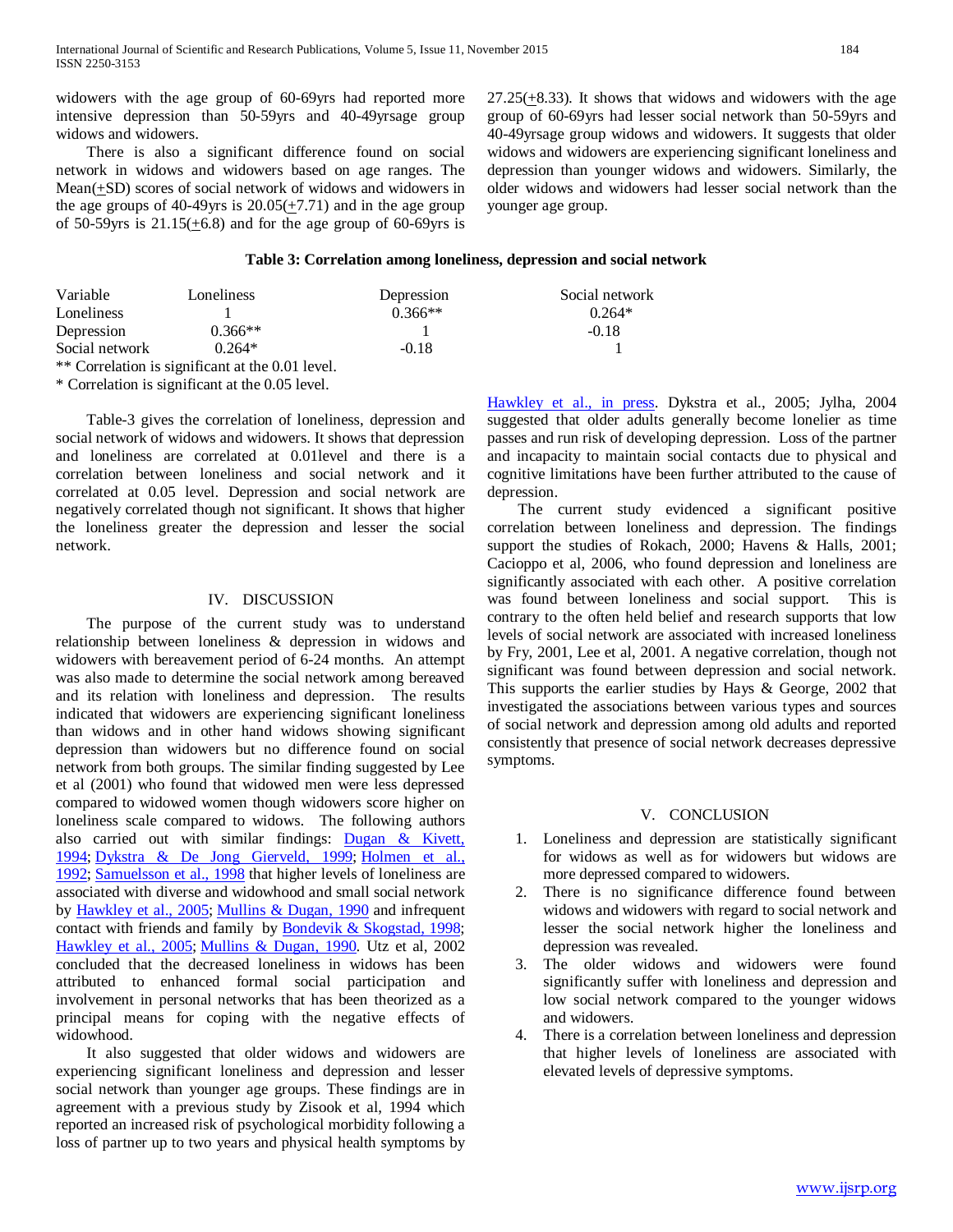#### **REFERENCES**

- [1] Adams, K.B., Sanders, S., & Auth, E.A. (2004). Loneliness and depression in independent living retirement communities: risk and resilience factors. Aging mental Health, 8, 475-85.
- [2] Alpass, F.M., & Neville, S. (2003). Loneliness, health and depression in older males. Aging Mental Health, 7, 212-216.
- [3] Anderson, T.B. (1983). Widowhood as a life transition: Its impact on kinship ties. Journal of Marriage and the Family, 46, 105–114.
- [4] Andersson, L. (1998). Loneliness research and interventions: a review of the literature. Aging & Mental Health, 2(4), 264–274.
- [5] Bahr, H.M., & Harvey, C.D. (1980). Correlates of morale among the newly widowed. Journal of Social Psychology, 110, 219–233.
- [6] Balaswamy, S., Virginia, R., & Christine, A.P. (2004). Investigating Patterns of Social Support Use by Widowers during Bereavement. The Journal of Men's Studies, 13.
- [7] Bankoff, E.A. (1983). Social support and adaptation to widowhood. Journal of Marriage and the Family, 45, 827–839.
- [8] Barg, F.K., Huss-Ashmore, R., & Wittink, M.N. (2006). A mixed-methods approach to understanding loneliness and depression in older adults. Journal of Gerontology, 61, 329-339.
- [9] Barrett, C., & Schneweis, K. (1980–1981). An empirical search for stages of widowhood. Omega, 11, 97–104.
- [10] Beck, S.H., & Page, J.W. (1988). Involvement in activities and the psychological well-being of retired men. Activities, Adaptation, and Aging, 11(1), 31–47.
- [11] Bennet, K.M., Smith, P.T., & Hughes, G.M. (2005). Coping, depressive feelings and gender differences in late life widowhood. Aging and mental health, 9, 348-353.
- [12] Bharathi, P., Sridevi, G., & Kumar, K.B. (2015a). Psychosocial Issues and Widowhood. Indian Journal of Applied Research, 5(10), 698-699.
- [13] Bharathi, P., Sridevi, G., Kumar, K.B. (2015b). Depression among Widows and Widowers. International Journal of Scientific Research, 4(10), 334-335.
- [14] Bondevik, M., Skogstad, A. (1998). The oldest old, ADL, social network. and loneliness. Western Journal of Nursing Research, 20(3), 325–343.
- [15] Cacioppo, J.T., Hughes, M.E., Waite, L.J., Hawkley, L., & Thisted, R. (2006). Loneliness as a specific risk factor for depressive symptoms: crosssectional and longitudinal analyses. Psychology and aging, 21, 140-51.
- [16] Charlton, R., Sheahan, K., Smith, G., & Campbell, I. (2001). Spousal bereavment-implications for health. Fam Pract, 18, 614-18.
- [17] Choudhary, U.K. (2001). Uprooting and resettlement experience of south Asian immigrant women. Western Journal of nursing research, 23, 376-393.
- [18] Cohen, G.D. (2000). Loneliness in later life. Am J Geriatr Psychiatry, 8, 273-5.
- [19] Dugan, E., & Kivett, V.R. (1994). The importance of emotional and social isolation to loneliness among very old rural adults. Gerontologist, 34(3), 340–346.
- [20] Durkheim, E. (1951). Suicide (J. A. Spaulding & G. Simpson, Trans.). New York: Free Press. (Original published 1897)
- [21] Dykstra, P.A., & Gierveld D.J.J. (1999). Differential indicators of loneliness among elderly. The importance of type of partner relationship, partner history, health, socioeconomic status and social relations. Tijdschrift Voor Gerontologie En Geriatrie. 30(5), 212–225.
- [22] Ferraro, K.F. (1984). Widowhood and social participation in later life: Isolation or compensation. Research on Aging, 6, 451-468.
- [23] Fry, P.S. (2001). The unique contribution of key existential factors to the prediction of psychological well-being of older adults following spousal loss. The Gerontolgist, 41, 69-81.
- [24] Gallagher, D., Thompson, L.W., & Peterson, J. (1982–1983). Psychosocial factors affecting adaptation to bereavement in the elderly. International Journal of Aging and Human Development, 14, 79–95.
- [25] Harlow, S.D., Goldberg, E.L., & Comstock, G.W. (1991). "A longitudinal study of risk factors for depressive symptomatology in elderly widowed and married women". American Journal of Epidemiology, 134(5), 526–538.
- [26] Havens, B., & Hall, M. (2001). Social isolation, loneliness and the health of older adults in manitoba. Canda. Indian J Gerontology; 15, 126-144.
- [27] Hays, J.C., & George, L.K. (2002). The life course trajectory towards living alone: Racial differences. Research on Aging, 24, 283–307.
- [28] Hawkley, L.C., Browne, M.W., & Cacioppo, J.T. (2005). How Can I Connect With Thee? Let Me Count the Ways. Psychological Science, 16(10), 798–804.
- [29] Hawkley, L.C., Hughes, M.E., Waite, L.J., Masi, C.M., Thisted, R.A., Cacioppo, J.T. From social structure factors to perceptions of relationship quality and loneliness: The Chicago Health, Aging, and Social Relations Study. Journal of Gerontology: Social Sciences. In press
- [30] Hector, T.L., & Adams, P. (1996). State versus trait loneliness in elderly New Zealanders. Psychological Reports, 78(3 Pt 2), 1329–1330.
- [31] Hershberger, P. J., & Walsh, W. B. (1990). Multiple role involvements and the adjustment to conjugal bereavement: An exploratory study. Omega, 21(2), 91–102.
- [32] Holmen, K., Ericsson, K., & Winblad, B. (1999). Quality of life among the elderly. State of mood and loneliness in two selected groups. Scand J Caring Sci; 13, 91-95. J. Public Health, 92, 518-522.
- [33] Holmen, K., Ericsson, K., Andersson, L., & Winblad, B. (1992). Subjective loneliness--a comparison between elderly and relatives. Vard i Norden, 12(2), 9–13.
- [34] Holmes, J.H., & Rahe, R.H. (1967). The social readjustment scale. Journal of Psychosomatic Research, 11, 213–228.
- [35] House, J.S., Landis, K.R., & Umberson, D. (1988, July 29). Social relationships and health. Science, 241, 540–545
- [36] Jones, D.C. (1992). Parental Divorce, Family Conflict and Friendship Networks. Journal of Social and Personal Relationships, 9(2), 219–235.
- [37] Jylha, M. (2004). 'Old age and loneliness-cross-sectional and Longitudinal analyses in the Tampere longitudinal study on aging' Canadian Journal on aging, 23, 157-168.
- [38] Kanacki, L.S., Jones, P.S., & Galbraith, M.E. (1996). Social Support and depression in widows and widowers. Journal of Gerontological Nursing, 22, 3-45.
- [39] Lee, G.R., Willetts, M., & Seccombe, K. (1998). ''Widowhood and Depression: Gender Differences.'' Research on Aging 20, 611–629.
- [40] Lee, G.R., Demaris, A., Bavin, S., & Sullvan, R. (2001). Gender differences in the depressive effect of widowhood in later life. Journal of Gernotology: Social Sciences, 56, 556-561.
- [41] Lowenthal, M.F., & Haven, C. (1968). Interaction and adaptation: Intimacy as a critical variable. American Sociological Review, 33(1), 20– 30.
- [42] Lubben, J. (1988). Assessing social networks among elderly populations. Family and community health, 11(3), 42–52.
- [43] Lund, D.A., & Caserta, M.S. (2001). When the unexpected happens: Husbands coping with the deaths of their wives. Men coping with grief, 147-167.
- [44] Mehta, M., Kulshrestha, U., & Chowdhry, R. (2006). Effect of widowhood on repression-sensitization Tendency. Journal of the Indian Academy of Applied Psychology, 32, 221-225.
- [45] Mullins, L.C., Dugan, E. (1990). The influence of depression, and family and friendship relations, on residents' loneliness in congregate housing. Gerontologist, 30(3), 377–384.
- [46] Pinquart, M., Sorenson, S. (2003). Risk factors for loneliness in adulthood and old age - a meta-analysis. Advances in Psychology Research, 19, 111– 143.
- [47] Prigerson, H.G., Reynolds, C.F., Frank, E., Kupfer, D.J., George, C.J., & Houck, P.R. (1994). "Stressful life events, social rhythms, and depressive symptoms among the elderly: an examination of hypothesized causal linkages." Psychiatry Research, 51(1), 33–49.
- [48] Reynolds, C.F., Frank, E., & Houck, P.R. (1997). "Which elderly patients with remitted depression remain well with continued interpersonal psychotherapy after discontinuation of antidepressant medication?"American Journal of Psychiatry, 154(7), 958–962.
- [49] Rokach, A. (2000). Loneliness and the life cycle. Psychological reports, 86, 629-42.
- [50] Routasalo, P.E., Savikko, N., Tilvis, R.S., Strandberg, T.E., & Pitkala, K.H. (2006). Social contacts and their relationship to loneliness among aged people - a population-based study. Gerontology, 52(3), 181–187.
- [51] Rowe, J.W., & Kahn, R.L. (1997). Successful aging. The Gerontologist, 37, 433–440.
- [52] Russell, D.W. (1996). UCLA Loneliness scal (Version3): Reliability validity and factor structure. Journal of personality Assessment, 66, 20-40